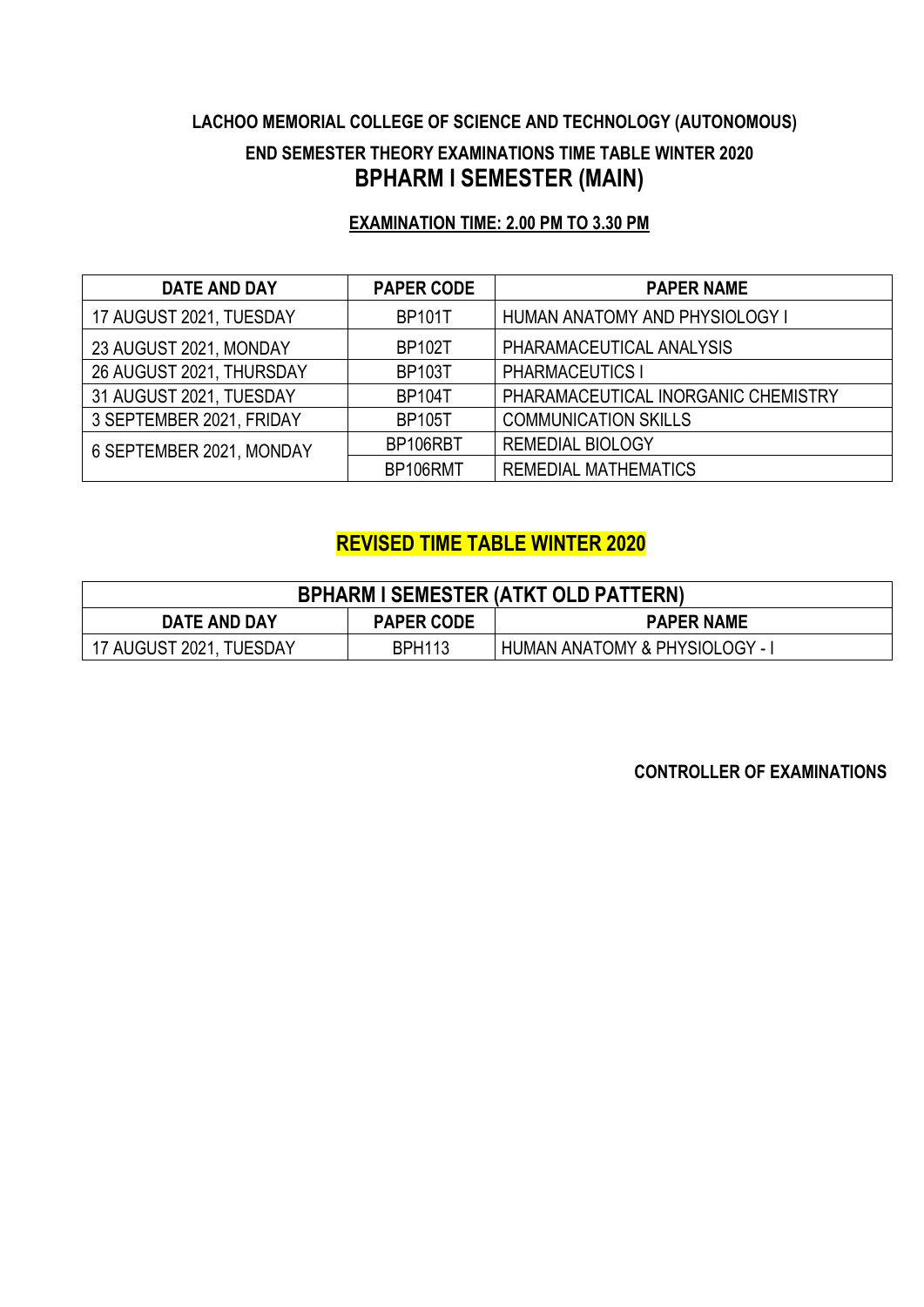## **LACHOO MEMORIAL COLLEGE OF SCIENCE AND TECHNOLOGY (AUTONOMOUS) END SEMESTER THEORY EXAMINATIONS TIME TABLE WINTER 2020**

## **BPHARM III SEMESTER (MAIN)**

#### **EXAMINATION TIME: 2.00 PM TO 3.30 PM**

| DATE AND DAY              | <b>PAPER CODE</b> | <b>PAPER NAME</b>               |
|---------------------------|-------------------|---------------------------------|
| 16 AUGUST 2021, MONDAY    | <b>BP302T</b>     | <b>PHYSICAL PHARMACEUTICS I</b> |
| 21 AUGUST 2021, SATURDAY  | <b>BP303T</b>     | PHARMACEUTICAL MICROBIOLOGY     |
| 25 AUGUST 2021, WEDNESDAY | <b>BP304T</b>     | PHARMACEUTICAL ENGINEERING      |

## **REVISED TIME TABLE WINTER 2020**

| <b>BPHARM III SEMESTER [ATKT OLD PATTERN]</b> |               |                                           |  |
|-----------------------------------------------|---------------|-------------------------------------------|--|
| 16 AUGUST 2021, MONDAY                        | <b>BPH313</b> | <b>PHARMACEUTICAL ORGANIC CHEMISTRY-I</b> |  |
| 21 AUGUST 2021, SATURDAY                      | <b>BPH314</b> | I CHEMISTRY OF NATURAL PRODUCTS-I         |  |
| 25 AUGUST 2021, WEDNESDAY                     | <b>BPH315</b> | COMPUTER APPLICATIONS                     |  |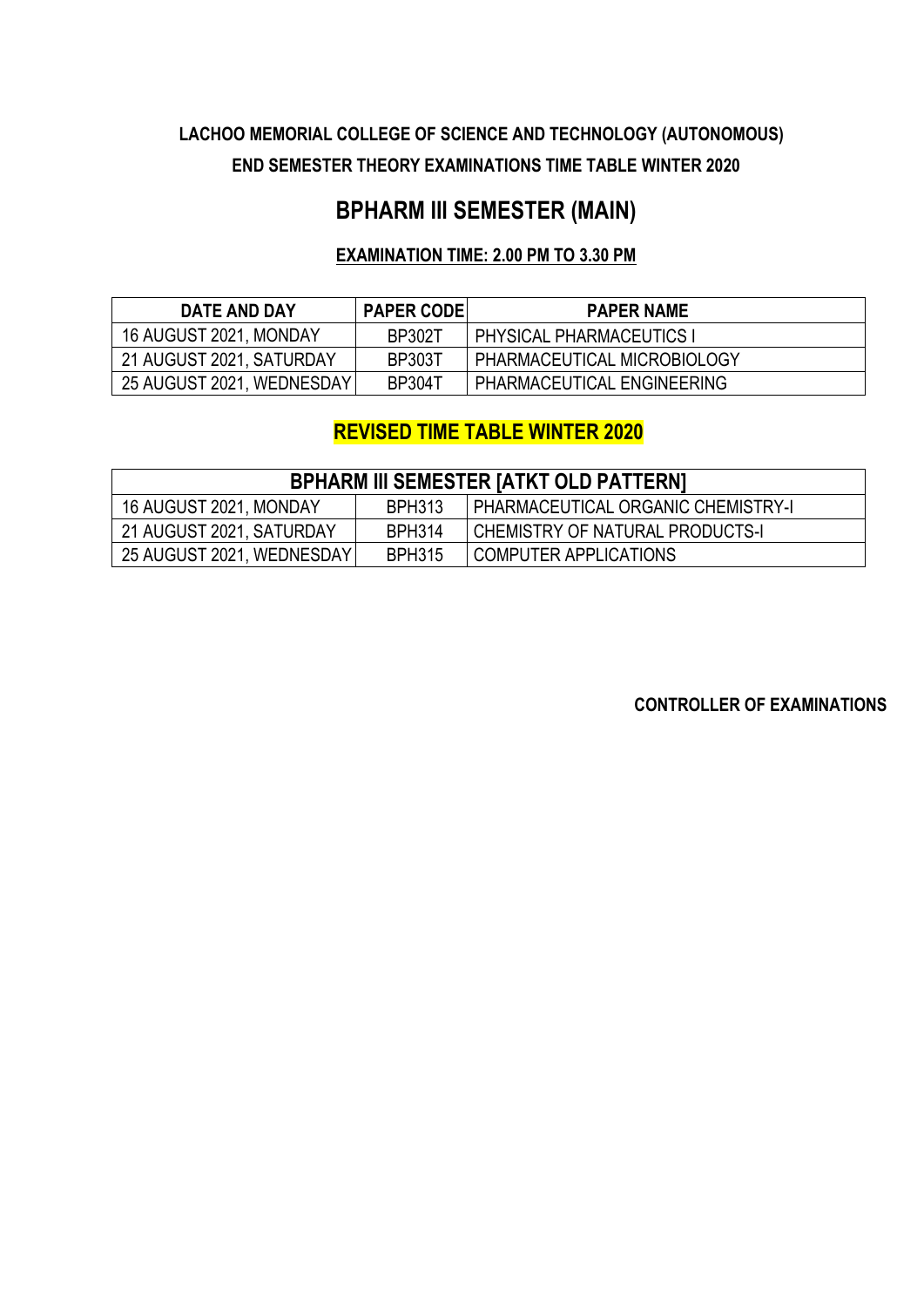## **LACHOO MEMORIAL COLLEGE OF SCIENCE AND TECHNOLOGY (AUTONOMOUS) END SEMESTER THEORY EXAMINATIONS TIME TABLE WINTER 2020**

# **BPHARM V SEMESTER (MAIN)**

#### **EXAMINATION TIME: 2.00 PM TO 3.30 PM**

| DATE AND DAY             | <b>PAPER CODE</b> | <b>PAPER NAME</b>                   |
|--------------------------|-------------------|-------------------------------------|
| 14 AUGUST 2021, SATURDAY | <b>BP503T</b>     | PHARMACOLOGY-II                     |
| 20 AUGUST 2021, FRIDAY   | <b>BP504T</b>     | PHARMACOGNOSY AND PHYTOCHEMISTRY II |
| 24 AUGUST 2021, TUESDAY  | <b>BP505T</b>     | PHARMACEUTICAL JURISPRUDENCE        |

### **REVISED TIME TABLE WINTER 2020**

| <b>BPHARM V SEMESTER (ATKT OLD PATTERN)</b>            |               |                                     |  |
|--------------------------------------------------------|---------------|-------------------------------------|--|
| <b>PAPER CODE</b><br>DATE AND DAY<br><b>PAPER NAME</b> |               |                                     |  |
| 14 AUGUST 2021, SATURDAY                               | <b>BPH512</b> | PHARMACEUTICAL ANALYSIS             |  |
| 20 AUGUST 2021, FRIDAY                                 | <b>BPH513</b> | <b>MEDICINAL CHEMISTRY-I</b>        |  |
| 24 AUGUST 2021, TUESDAY                                | <b>BPH514</b> | PHARMACOLOGY AND PATHOPHYSIOLOGY-II |  |
| 31 AUGUST 2021, TUESDAY                                | <b>BPH515</b> | PHARMACOGNOSY-II                    |  |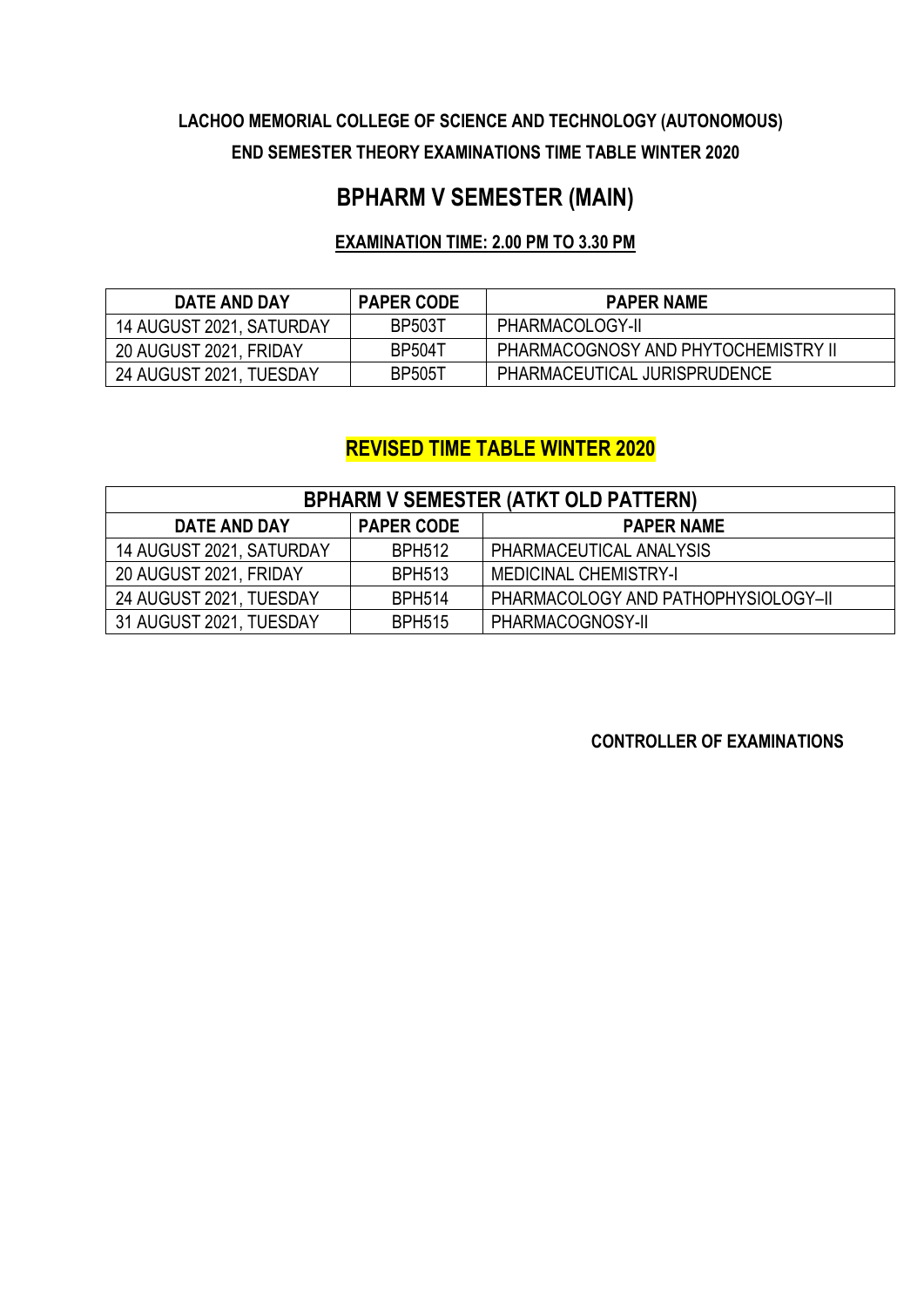## **LACHOO MEMORIAL COLLEGE OF SCIENCE AND TECHNOLOGY (AUTONOMOUS) END SEMESTER THEORY EXAMINATIONS TIME TABLE WINTER 2020 BPHARM VII SEMESTER (MAIN)**

#### **EXAMINATION TIME: 2.00 PM TO 3.30 PM**

| DATE AND DAY              | <b>PAPER CODE</b> | <b>PAPER NAME</b>           |
|---------------------------|-------------------|-----------------------------|
| 13 AUGUST 2021, FRIDAY    | <b>BP703T</b>     | PHARMACY PRACTICE           |
| 18 AUGUST 2021, WEDNESDAY | <b>BP704T</b>     | NOVEL DRUG DELIVERY SYSTEMS |

### **REVISED TIME TABLE WINTER 2020**

| <b>BPHARM VII SEMESTER (ATKT OLD PATTERN)</b>          |               |                                      |  |
|--------------------------------------------------------|---------------|--------------------------------------|--|
| <b>PAPER CODE</b><br>DATE AND DAY<br><b>PAPER NAME</b> |               |                                      |  |
| 13 AUGUST 2021, FRIDAY                                 | <b>BPH712</b> | <b>MEDICINAL CHEMISTRY-III</b>       |  |
| 18 AUGUST 2021, WEDNESDAY                              | <b>BPH713</b> | PHARMACOLOGY AND PATHOPHYSIOLOGY-IV  |  |
| 23 AUGUST 2021, MONDAY                                 | <b>BPH714</b> | PHARMACOGNOSY-IV                     |  |
| 26 AUGUST 2021, THURSDAY                               | <b>BPH715</b> | PHARMACEUTICAL INDUSTRIAL MANAGEMENT |  |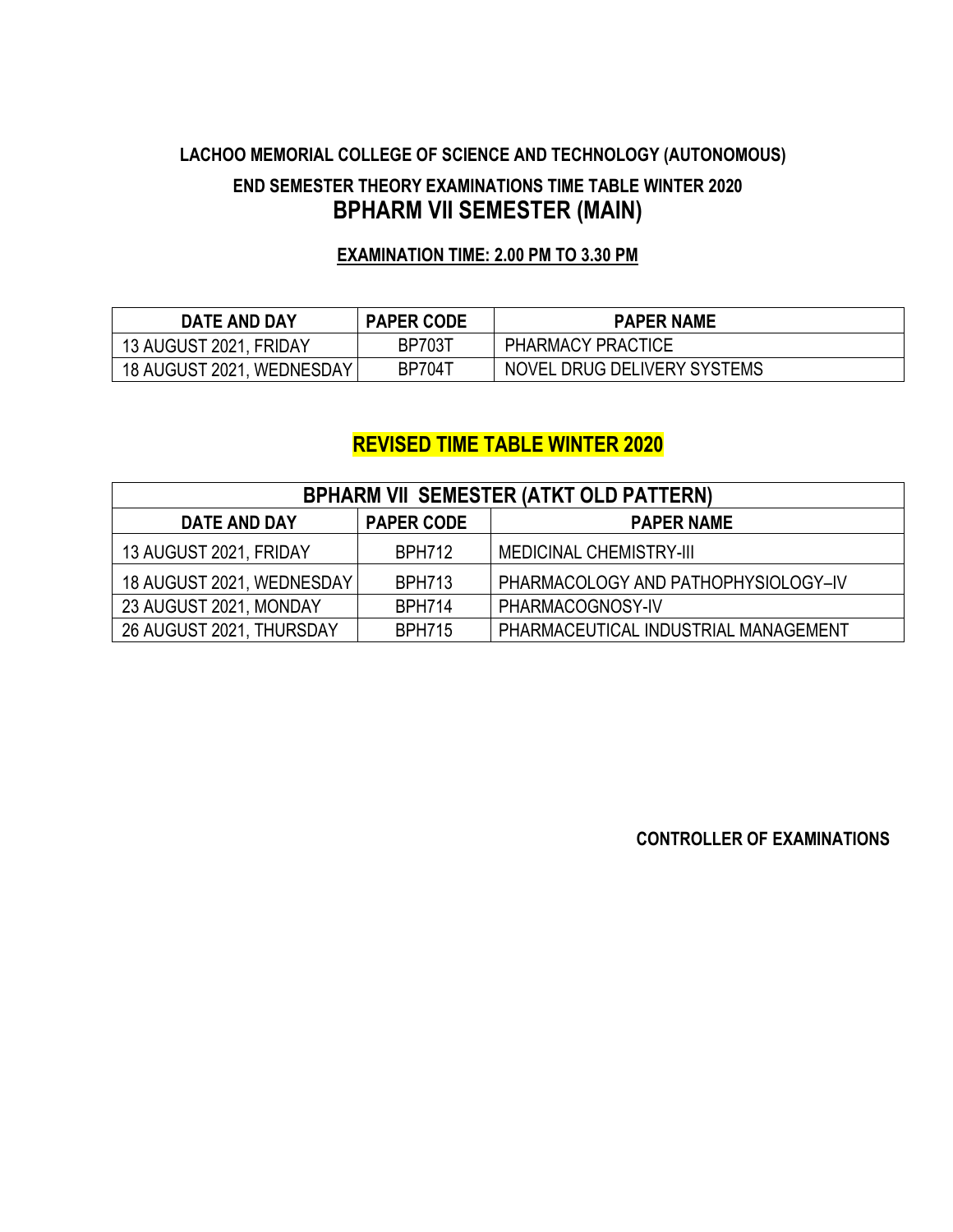

## **LACHOO MEMORIAL COLLEGE OF SCIENCE AND TECHNOLOGY (AUTONOMOUS) END SEMESTER THEORY EXAMINATIONS TIME TABLE SUMMER 2021**

## **BPHARM VIII SEMESTER (MAIN)**

### **EXAMINATION TIME: 2.00 PM TO 3.30 PM**

| DAY AND DATE            | <b>PAPER CODE</b> | <b>PAPER NAME</b>                      |
|-------------------------|-------------------|----------------------------------------|
| 28 JULY 2021, WEDNESDAY | <b>BP801T</b>     | BIOSTATISITCS AND RESEARCH METHODOLOGY |
| 31 JULY 2021, SATURDAY  | <b>BP802T</b>     | SOCIAL AND PREVENTIVE PHARMACY         |
| 3 AUGUST 2021, TUESDAY  | BP804ET           | PHARMACEUTICAL REGULATORY SCIENCE      |
| 6 AUGUST 2021, FRIDAY   | BP811ET           | ADVANCED INSTRUMENTATION TECHNIQUES    |

## **REVISED TIME TABLE SUMMER 2021**

| <b>BPHARM VIII SEMESTER (ATKT OLD PATTERN)</b>         |               |                                                |  |
|--------------------------------------------------------|---------------|------------------------------------------------|--|
| <b>PAPER CODE</b><br>DAY AND DATE<br><b>PAPER NAME</b> |               |                                                |  |
| 28 JULY 2021, WEDNESDAY                                | <b>BPH811</b> | <b>BIOPHARMACEUTICS &amp; PHARMACOKINETICS</b> |  |
| 31 JULY 2021, SATURDAY                                 | <b>BPH812</b> | <b>MEDICINAL CHEMISTRY-IV</b>                  |  |
| 3 AUGUST 2021, TUESDAY                                 | <b>BPH813</b> | <b>INSTRUMENTAL ANALYSIS</b>                   |  |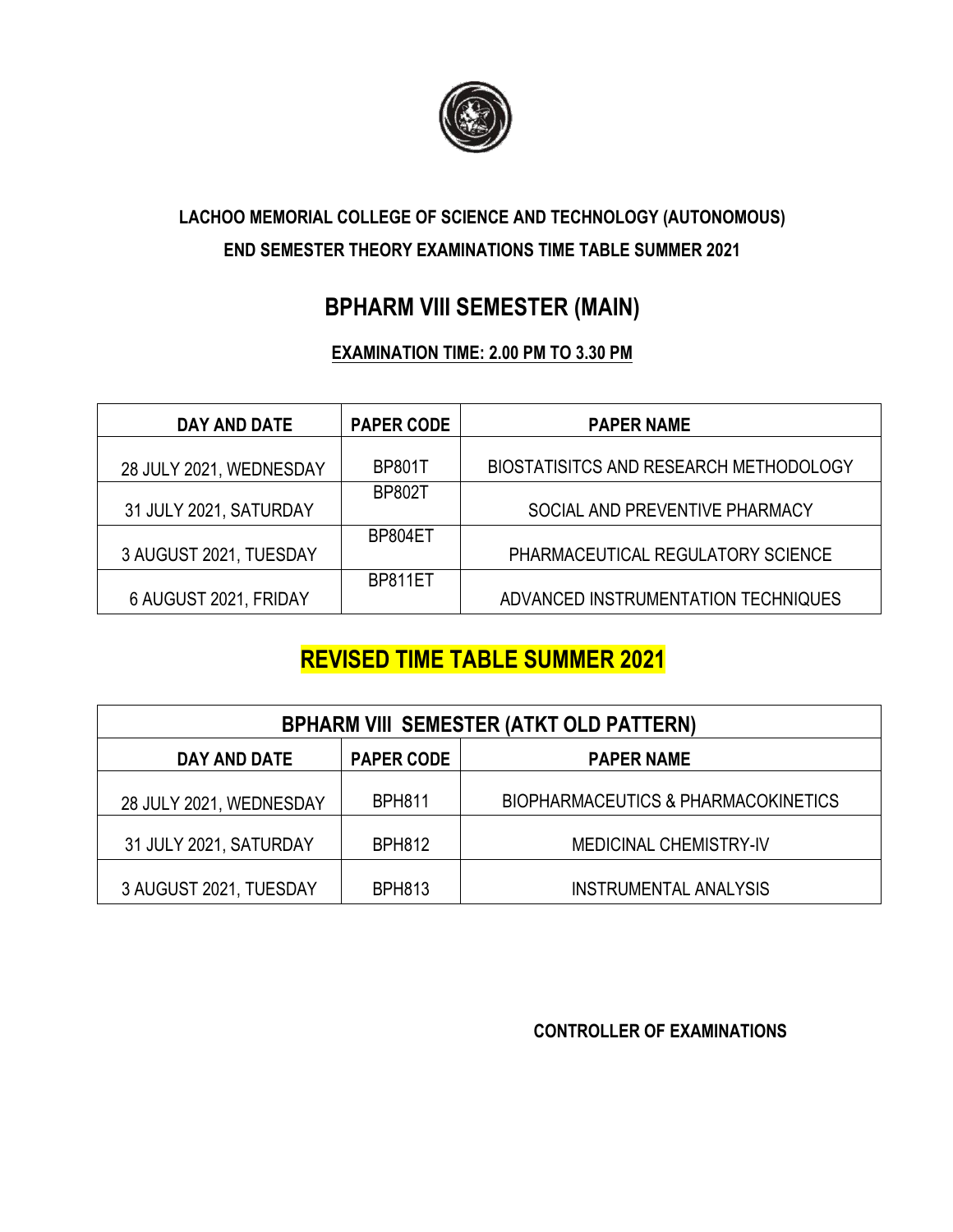

## **LACHOO MEMORIAL COLLEGE OF SCIENCE AND TECHNOLOGY (AUTONOMOUS)**

### **MAIN/ ATKT TIME TABLE SUMMER 2021**

## **DPHARM FIRST YEAR**

#### **EXAMINATION TIME: - 2:00 PM – 3:30 PM**

| DATE & DAY                | <b>PAPER CODE</b> | <b>PAPER NAME</b>                                          |
|---------------------------|-------------------|------------------------------------------------------------|
| 14 AUGUST 2021, SATURDAY  | <b>DPH111</b>     | <b>PHARMACEUTICS-I</b>                                     |
| 18 AUGUST 2021, WEDNESDAY | <b>DPH112</b>     | PHARMACEUTICAL CHEMISTRY-I                                 |
| 23 AUGUST 2021, MONDAY    | <b>DPH113</b>     | PHARMACOGNOSY                                              |
| 26 AUGUST 2021, THURSDAY  | <b>DPH114</b>     | <b>BIOCHEMISTRY &amp; CLINICAL PATHOLOGY</b>               |
| 31 AUGUST 2021, TUESDAY   | <b>DPH115</b>     | <b>HUMAN ANATOMY &amp; PHYSIOLOGY</b>                      |
| 3 SEPTEMBER 2021, FRIDAY  | <b>DPH116</b>     | <b>HEALTH EDUCATION &amp; COMMUNITY</b><br><b>PHARMACY</b> |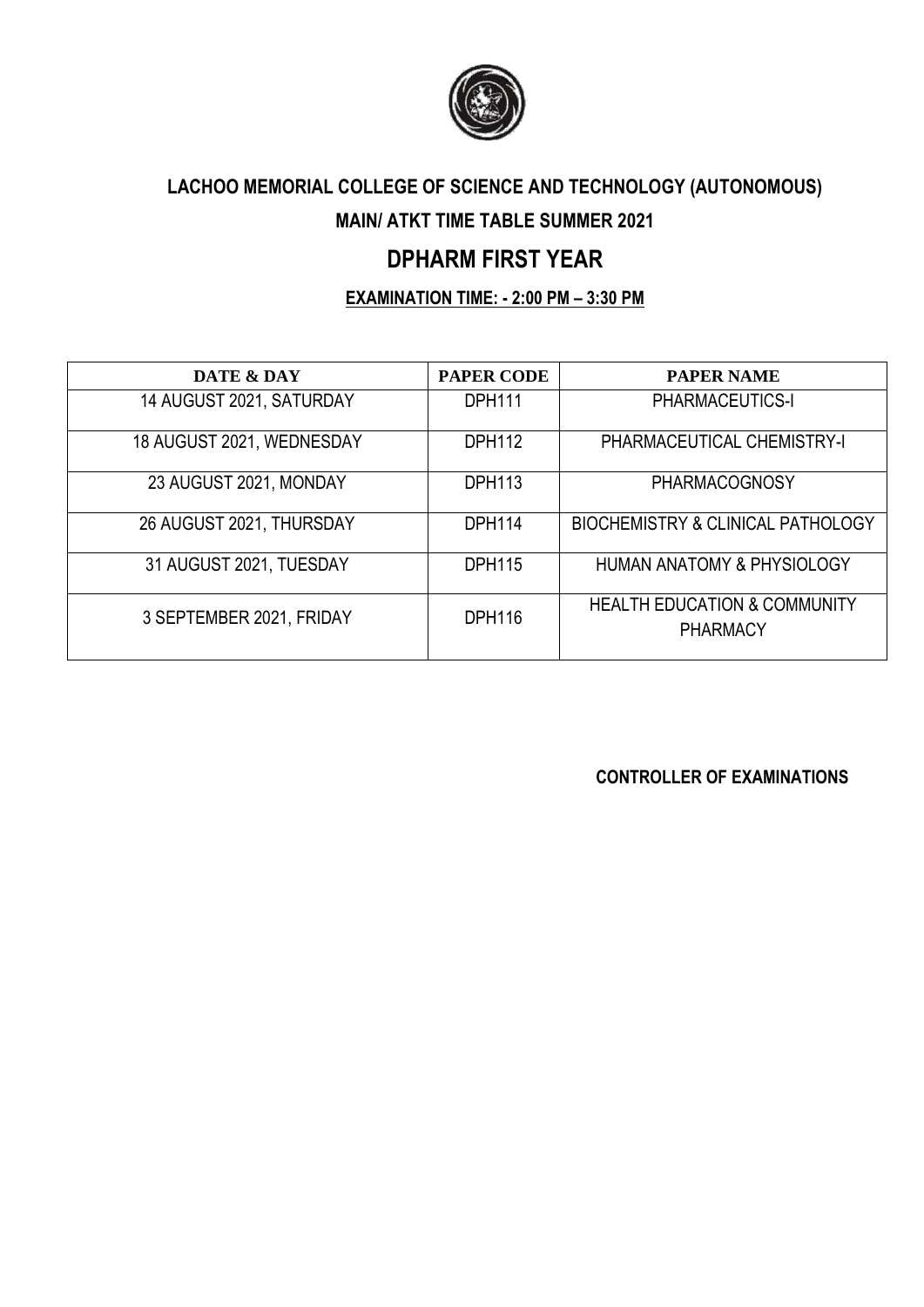

# **LACHOO MEMORIAL COLLEGE OF SCIENCE AND TECHNOLOGY (AUTONOMOUS)**

### **MAIN/ ATKT TIME TABLE SUMMER 2021**

## **DPHARM SECOND YEAR**

### **EXAMINATION TIME: - 2:00 PM – 3:30 PM**

| <b>DATE &amp; DAY</b>     | <b>SUBJECT CODE</b> | <b>PAPER NAME</b>                       |
|---------------------------|---------------------|-----------------------------------------|
| 04 AUGUST 2021, WEDNESDAY | <b>DPH211</b>       | <b>PHARMACEUTICS II</b>                 |
| 07 AUGUST 2021, SATURDAY  | <b>DPH212</b>       | PHARMACEUTICAL CHEMISTRY-II             |
| 10 AUGUST 2021, TUESDAY   | <b>DPH213</b>       | PHARMACOLOGY & TOXICOLOGY               |
| 13 AUGUST 2021, FRIDAY    | <b>DPH214</b>       | PHARMACEUTICAL JURISPRUDENCE            |
| 16 AUGUST 2021, MONDAY    | <b>DPH215</b>       | DRUG STORE AND BUSINESS MANAGEMENT      |
| 20 AUGUST 2021, FRIDAY    | DPH216              | <b>HOSPITAL &amp; CLINICAL PHARMACY</b> |